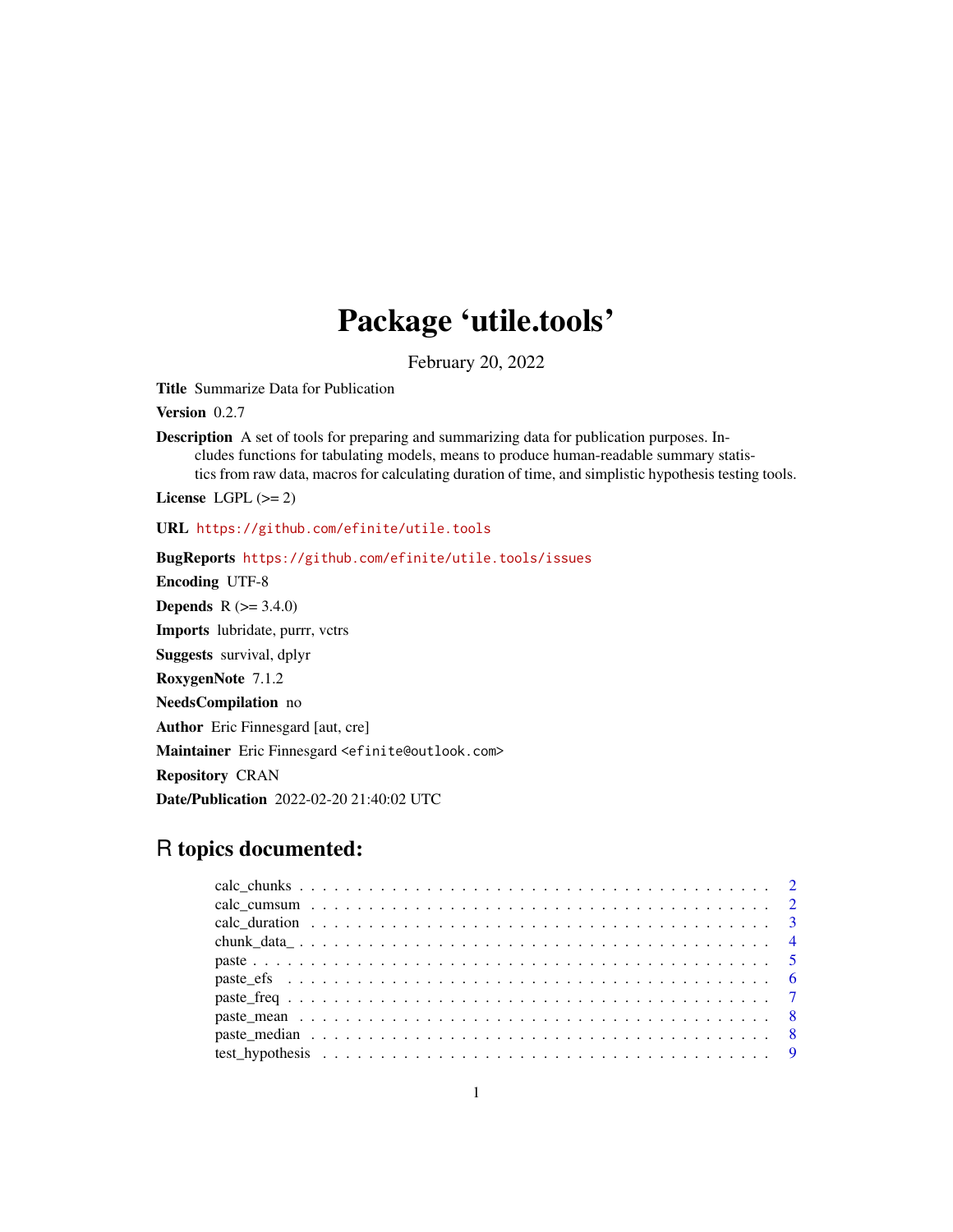#### <span id="page-1-0"></span>**Index** [11](#page-10-0)

#### Description

Calculates chunk indices of a data object for a given chunk size (number of items per chunk).

#### Usage

 $calc\_chunks(x, size = 10, reverse = FALSE)$ 

#### Arguments

|         | A data frame or vector.                                                                                                                      |
|---------|----------------------------------------------------------------------------------------------------------------------------------------------|
| size    | An integer. The number of items (e.g. rows in a tibble) that make up a given<br>chunk. Must be a positive integer. Caps out at data maximum. |
| reverse | A logical. Calculate chunks from back to front.                                                                                              |

#### Value

An iterable list of row indices for each chunk of data.

#### Examples

```
# Create chunk map for a data frame
chunks <- calc_chunks(mtcars, size = 6)
# Iterate through chunks of data
for (chunk in chunks) print(paste0(rownames(mtcars[chunk,]), collapse = ', '))
```
calc\_cumsum *Calculate cumulative summation of vector*

#### Description

Calculate the cumulative summation of a numeric vector with revised NA handling compared to 'base::cumsum()'.

#### Usage

calc\_cumsum(x, na.fill = FALSE)

#### Arguments

|         | A numeric.                               |
|---------|------------------------------------------|
| na.fill | A logical. Impute forward for NA values. |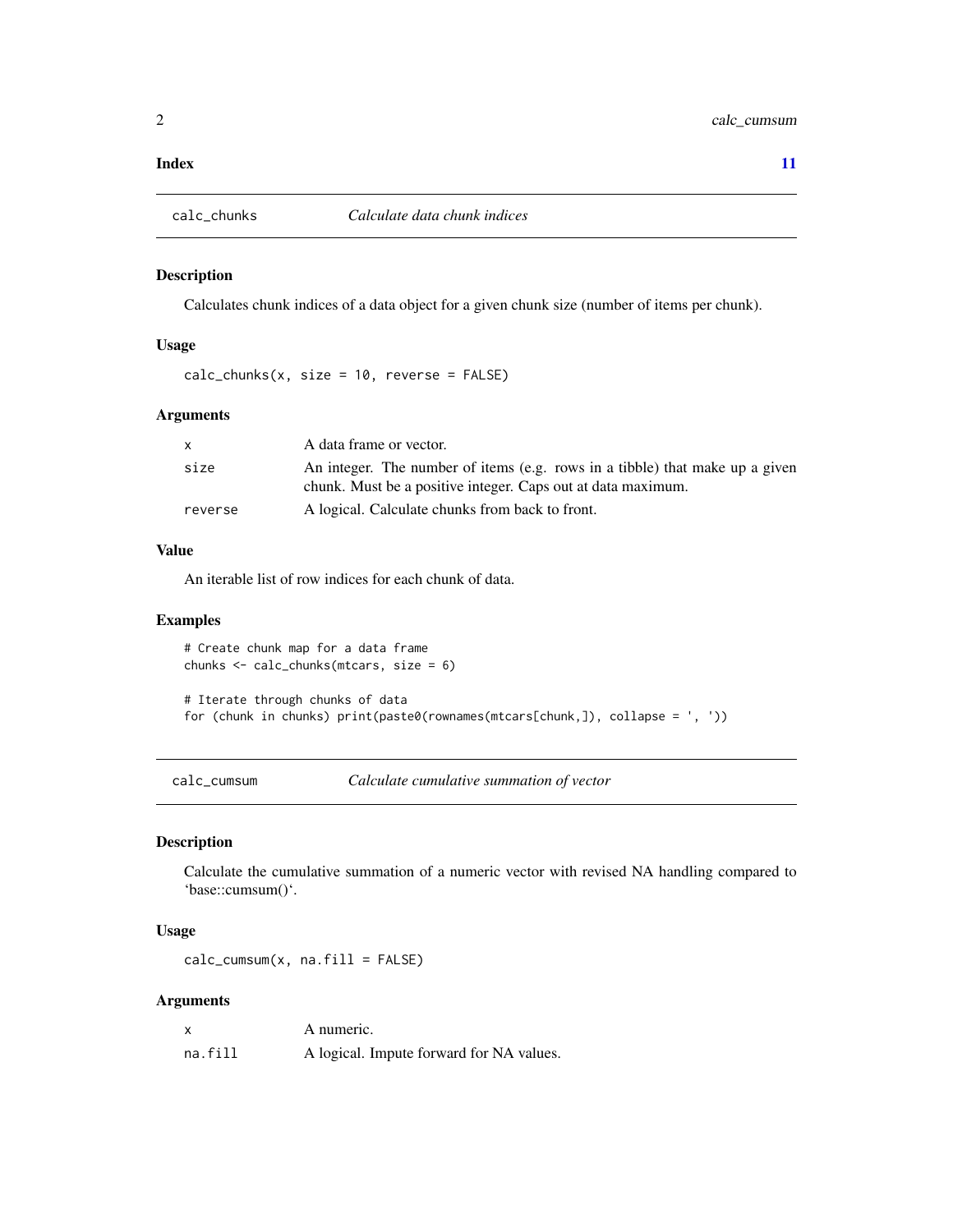#### <span id="page-2-0"></span>calc\_duration 3

#### Value

A vector of the same length and type as x.

#### Examples

```
x < -1:10x[3:4] < -NA
```

```
# Calculate cumsum & replace NA values
calc\_cumsum(x, na.file = TRUE)
```
calc\_duration *Calculate durations of time*

#### Description

Calculates the duration of time between two provided date objects. Supports vectorized data (i.e. [dplyr::mutate\(\)](#page-0-0)).

#### Usage

 $calc\_duration(x, y, units = NULL)$ 

#### Arguments

|       | A date or date time. The start date $(s)/t$ imestamp $(s)$ .                   |
|-------|--------------------------------------------------------------------------------|
| v     | A date or date time. The end date $(s)/t$ imestamp $(s)$ .                     |
| units | A character. Units of the returned duration (i.e. 'seconds', 'days', 'years'). |

#### Value

If 'units' specified, returns numeric. If 'units' unspecified, returns an object of class '[Duration](#page-0-0)'.

#### Note

Supports multiple calculations against a single time point (i.e. multiple start dates with a single end date). Note that start and end must otherwise be of the same length.

When the start and end dates are of different types (i.e.  $x =$  date,  $y =$  datetime), a lossy cast will be performed which strips the datetime data of its time components. This is done to avoid an assumption of more time passing that would otherwise come with casting the date data to datetime.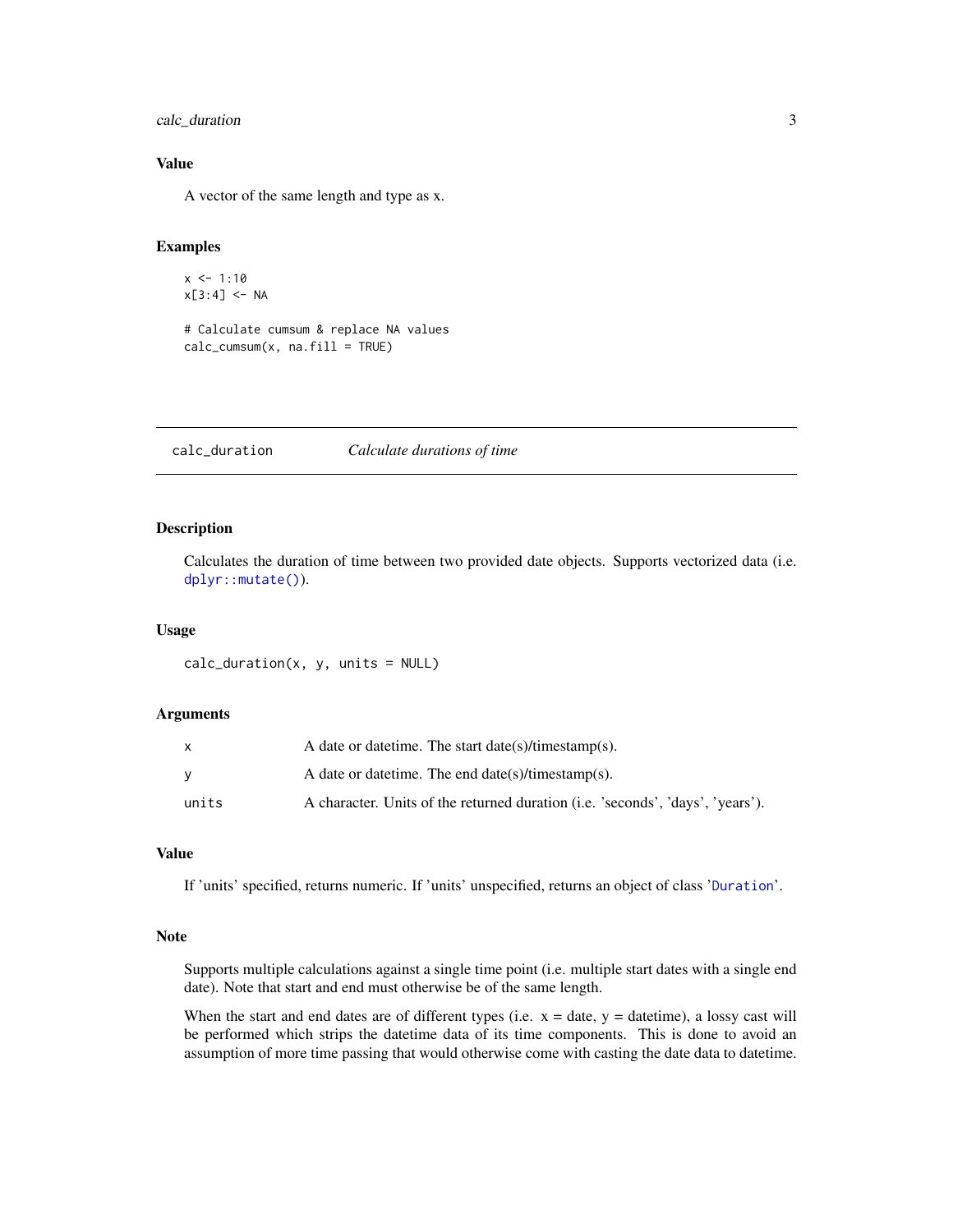#### Examples

```
library(lubridate)
library(purrr)
# Dates -> duration in years
calc_duration(
  x = mdy(map_{chr}(\text{sample}(1:9, 5), \sim \text{paste0}('01/01/199', .x))),y = mdy(map_chr(sample(1:9, 5), ~ paste0('01/01/200', .x))),
  units = 'years'
)
# datetimes -> durations
calc_duration(
  x = mdy_hm(map_chr(sample(1:9, 5), ~\text{paste0('01/01/199', .x, '1', .x, ':00'))),y = mdy_hm(map_chr(sample(1:9, 5), ~\text{paste0('01/01/200', .x, ' 0', .x, ':00'))})\lambda# Mixed date classes -> durations
calc_duration(
  x = mdy(map_{chr}(\text{sample}(1:9, 5), \sim \text{packet}(01/01/199', .x))),y = mdy_hm(map_chr(sample(1:9, 5), ~ paste0('01/01/200', .x, ' 0', .x, ':00')))
)
```
chunk\_data\_ *Break data into chunks*

#### Description

Creates a factory function which returns a different chunk of a given data object with each function call.

#### Usage

 $chunk_data_{x, size = 10, reverse = FALSE)$ 

#### Arguments

| $\mathbf{x}$ | A data frame or vector.                                                                                            |
|--------------|--------------------------------------------------------------------------------------------------------------------|
| size         | An integer. The number of items (e.g. rows in a tibble) that make up a given<br>chunk. Must be a positive integer. |
| reverse      | A logical. Calculate chunks from back to front.                                                                    |

#### Value

A factory function which returns a chunk of data from the provided object with each call. Once all data has been returned, function returns NULL perpetually.

<span id="page-3-0"></span>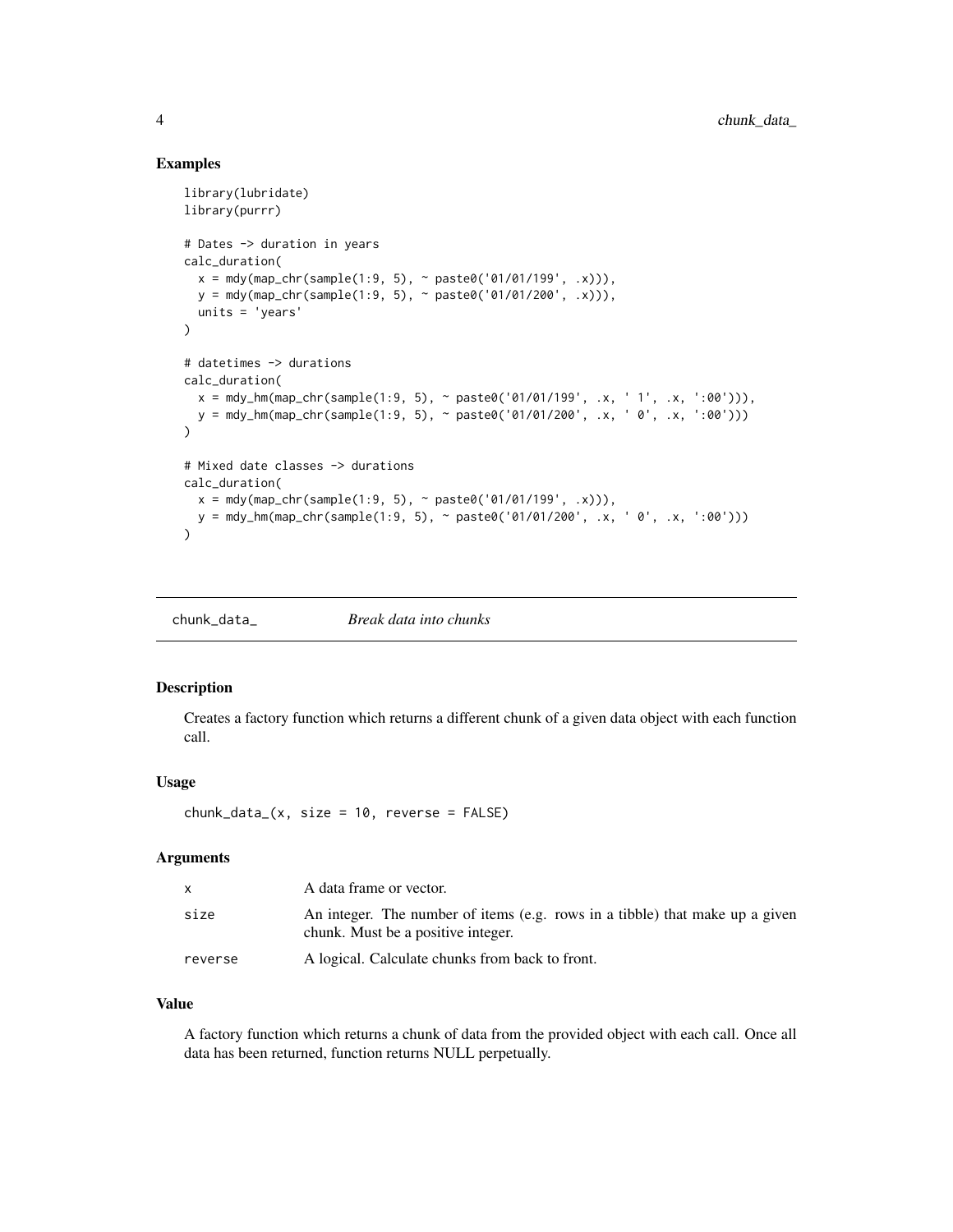#### <span id="page-4-0"></span>paste the state of the state of the state of the state of the state of the state of the state of the state of the state of the state of the state of the state of the state of the state of the state of the state of the stat

#### Examples

```
# Create chunk factory function
chunked_data <- chunk_data_(mtcars, size = 6)
# Chunk #1 (rows 1-6)
paste0(rownames(chunked_data()), collapse = ', ')
# Chunk #2 (rows 7-12)
paste0(rownames(chunked_data()), collapse = ', ')
```
<span id="page-4-1"></span>paste *Concatenate strings*

#### Description

An augmented version of [base::paste\(\)](#page-0-0) with options to manage NA values.

#### Usage

 $paste(..., sep = " " , collapse = NULL, na.rm = FALSE)$ 

 $past $\Theta(\ldots, collapse = NULL, na.rm = FALSE)$$ 

#### Arguments

| $\cdots$ | R objects to be converted to character vectors.                                                        |
|----------|--------------------------------------------------------------------------------------------------------|
| sep      | A character. A string to separate the terms.                                                           |
| collapse | A character. An string to separate the results.                                                        |
| na.rm    | A logical. Whether to remove NA values from 'x'. Note that NA values are also<br>removed from vectors. |

#### Details

The [base::paste\(\)](#page-0-0) function is intentionally designed to coarce NA values to characters that appear in the concatenated character output. This behavior is not always desirable (i.e. when programatically calling paste) and there is currently no means of opting out of this behavior. These augmented functions address this deficit.

#### Value

Character vector of concatenated values.

#### See Also

[paste](#page-4-1)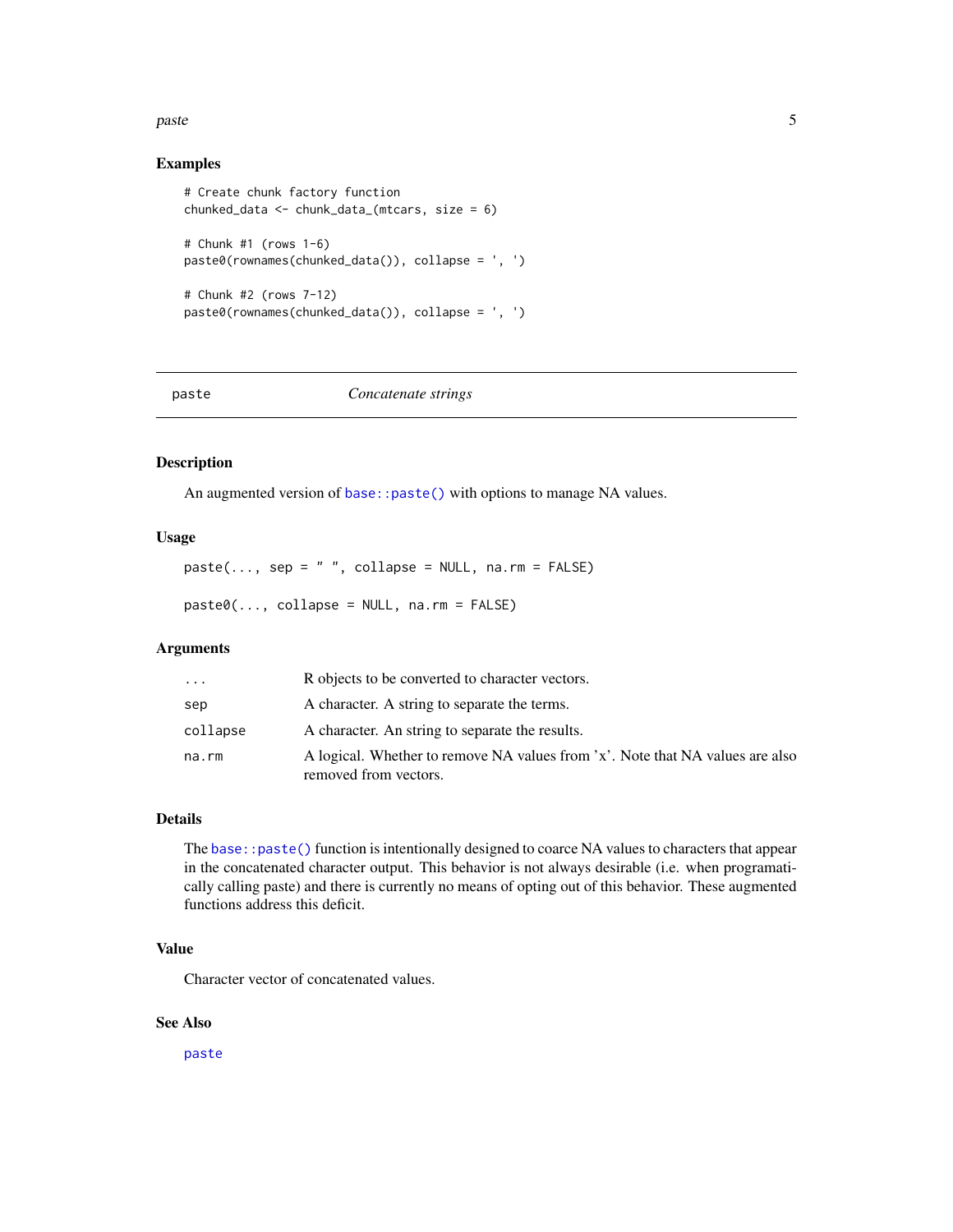#### Examples

```
# Base paste() NA handling behavior
paste(
  'The', c('red', NA, 'orange'), 'fox jumped', NA, 'over the fence.',
  collapse = ' '
\mathcal{L}# Removal of NA values
paste(
  'The', c('red', NA, 'orange'), 'fox jumped', NA, 'over the fence.',
 collapse = ' ',
 na.rm = TRUE
\lambda
```
paste\_efs *Paste event-free survival*

#### Description

Creates a human-readable event-free-survival from a survfit object and a specified time point.

#### Usage

```
paste_efs(x, times, percent.sign = TRUE, digits = 1)
```
#### Arguments

|              | A survfit object. The survival model.                                                                    |
|--------------|----------------------------------------------------------------------------------------------------------|
| times        | A numeric. Indicates time-points of interest. Units are whatever was used to<br>create the survival fit. |
| percent.sign | A logical. Indicates percent sign should be printed for frequencies.                                     |
| digits       | Integer. Number of digits to round to.                                                                   |

#### Value

A character vector of event free survival(s).

#### Examples

```
library(survival)
```

```
fit <- survfit(Surv(time, status) ~ 1, data = diabetic)
paste_efs(fit, c(1, 3, 5))
```
<span id="page-5-0"></span>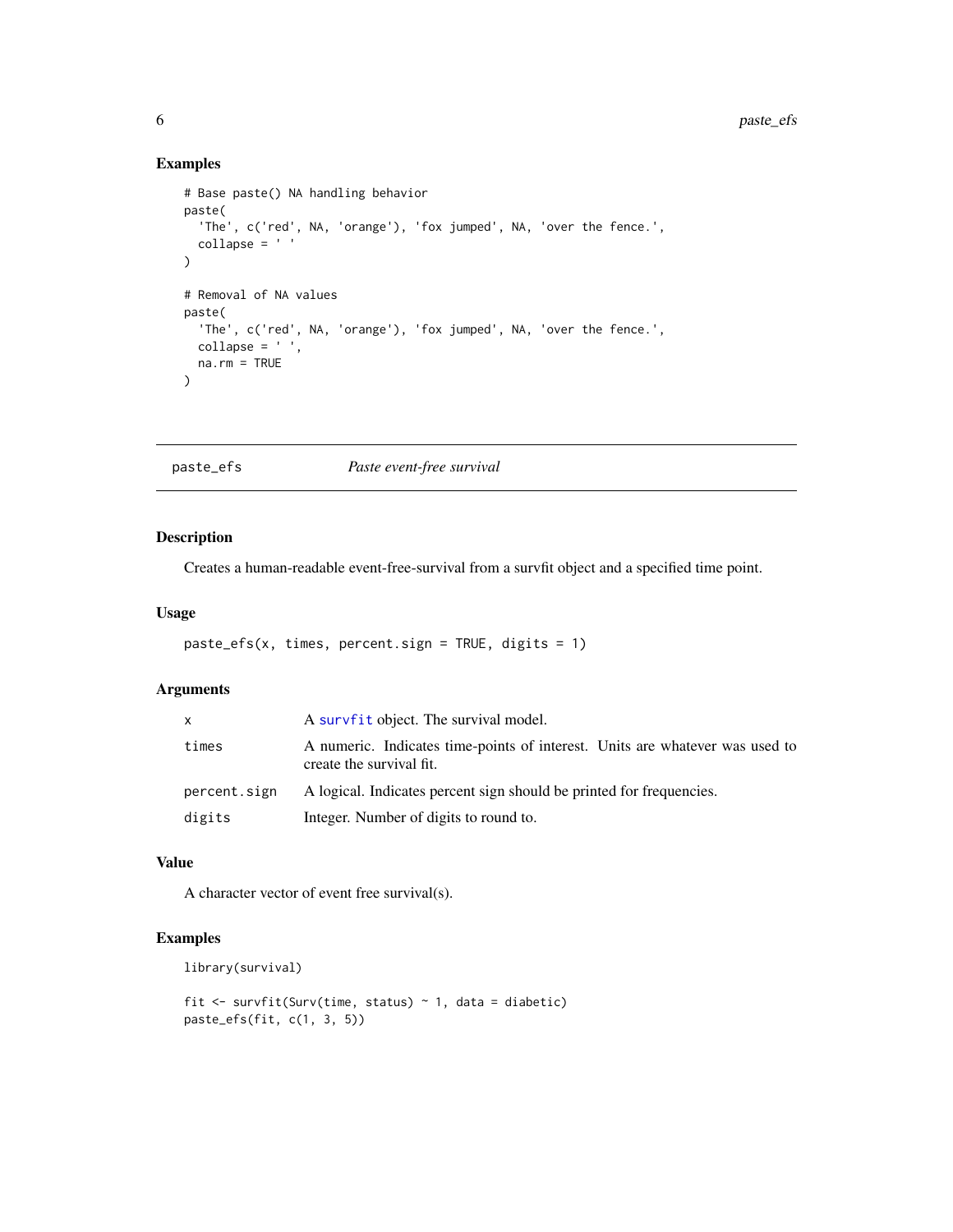<span id="page-6-0"></span>

### Description

Creates a human-readable frequency from count(able) data. Automatically tallies non-numeric data types (nrow or length) and supports vectorized data methods.

#### Usage

```
past \epsilon_f \text{req}(x, y, na.rm = TRUE, percent.size n = TRUE, digits = 1)
```
### Arguments

| X            | A data frame, numeric, or non-numeric. The numerator.                                                                                                        |
|--------------|--------------------------------------------------------------------------------------------------------------------------------------------------------------|
| y            | A data frame, numeric, or non-numeric. The denominator. A single denomina-<br>tor may be used for multiple numerators or one denominator for each numerator. |
| na.rm        | A logical. Whether to ignore NA's when tallying non-numeric data.                                                                                            |
| percent.sign | A logical. Indicates percent sign should be printed with frequencies.                                                                                        |
| digits       | An integer. Number of digits to round to.                                                                                                                    |

#### Value

A character vector of count(s) with frequencies.

#### Examples

```
# Numeric
paste_freq(20, 100)
# data.frame
df \le data.frame(x = c(1:100), y = TRUE)
paste_freq(df[1:20,], df)
# Mixed data types
paste_freq(20, df)
# Single denominator for multiple numerators
```
paste\_freq(c(10,20,30), 100)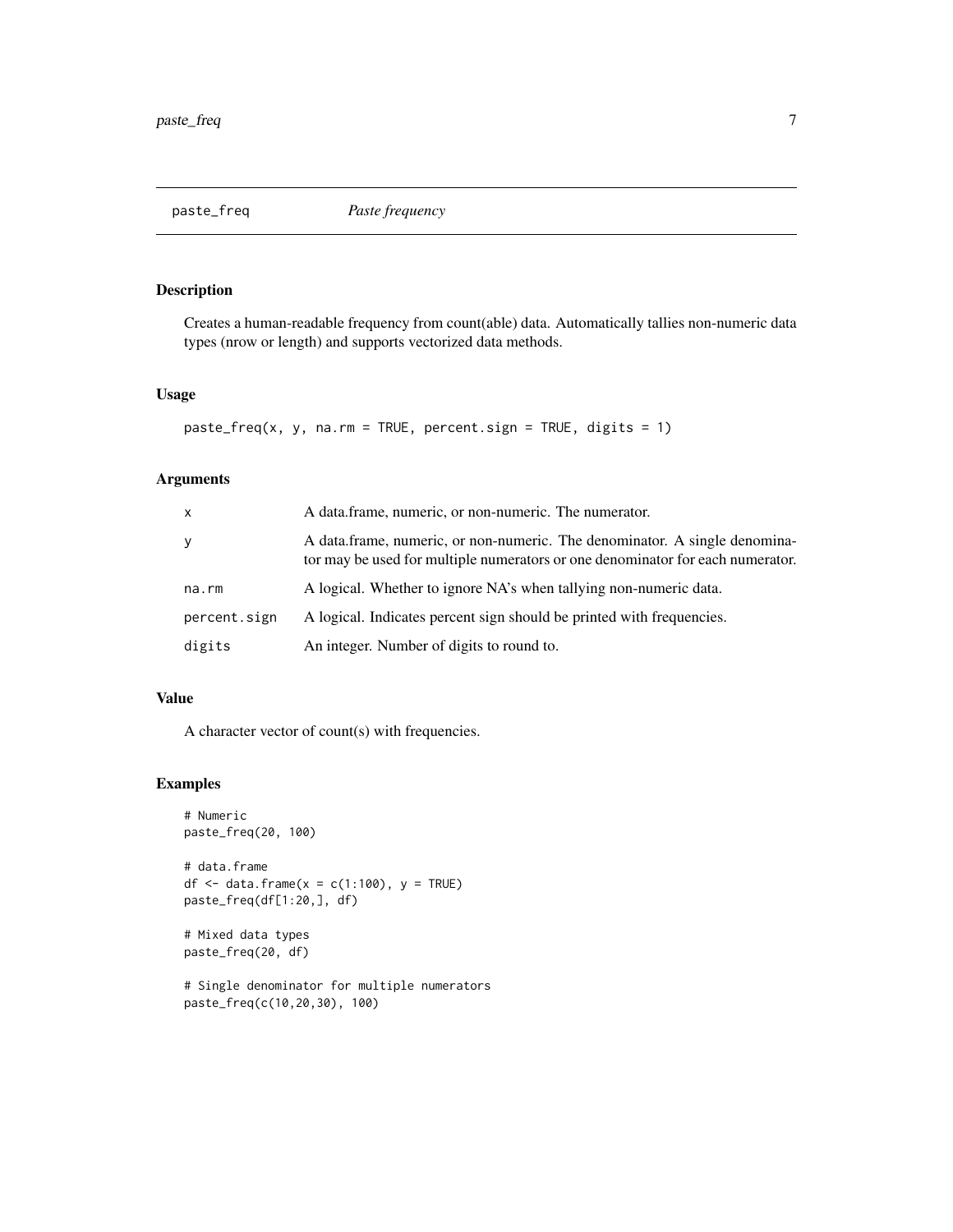<span id="page-7-0"></span>paste\_mean *Paste mean*

#### Description

Creates a human-readable mean with standard deviation from numeric data.

#### Usage

```
pastemean(x, less than.one = FALSE, digits = 1)
```
#### Arguments

|        | A numeric. Data to summarize.                                                                            |
|--------|----------------------------------------------------------------------------------------------------------|
|        | less, than, one A logical. Indicates a mean that rounds to 0 should be printed as $\langle 1, 2 \rangle$ |
| digits | An integer. Number of digits to round to.                                                                |

#### Value

A character vector of the mean(s) with standard deviation(s).

#### Examples

paste\_mean(mtcars\$mpg)

| paste_median | Paste median |
|--------------|--------------|
|              |              |

#### Description

Creates a human-readable median with inter-quartile range from numeric data.

#### Usage

```
pastemedian(x, less.than.one = FALSE, digits = 1)
```
#### Arguments

| X      | A numeric. Data to summarize.                                                                 |
|--------|-----------------------------------------------------------------------------------------------|
|        | less, than, one A logical. Indicates a median that rounds to 0 should be printed as $\lt 1$ . |
| digits | An integer. Number of digits to round to.                                                     |

#### Value

A character vector of the median(s) with interquartile range(s).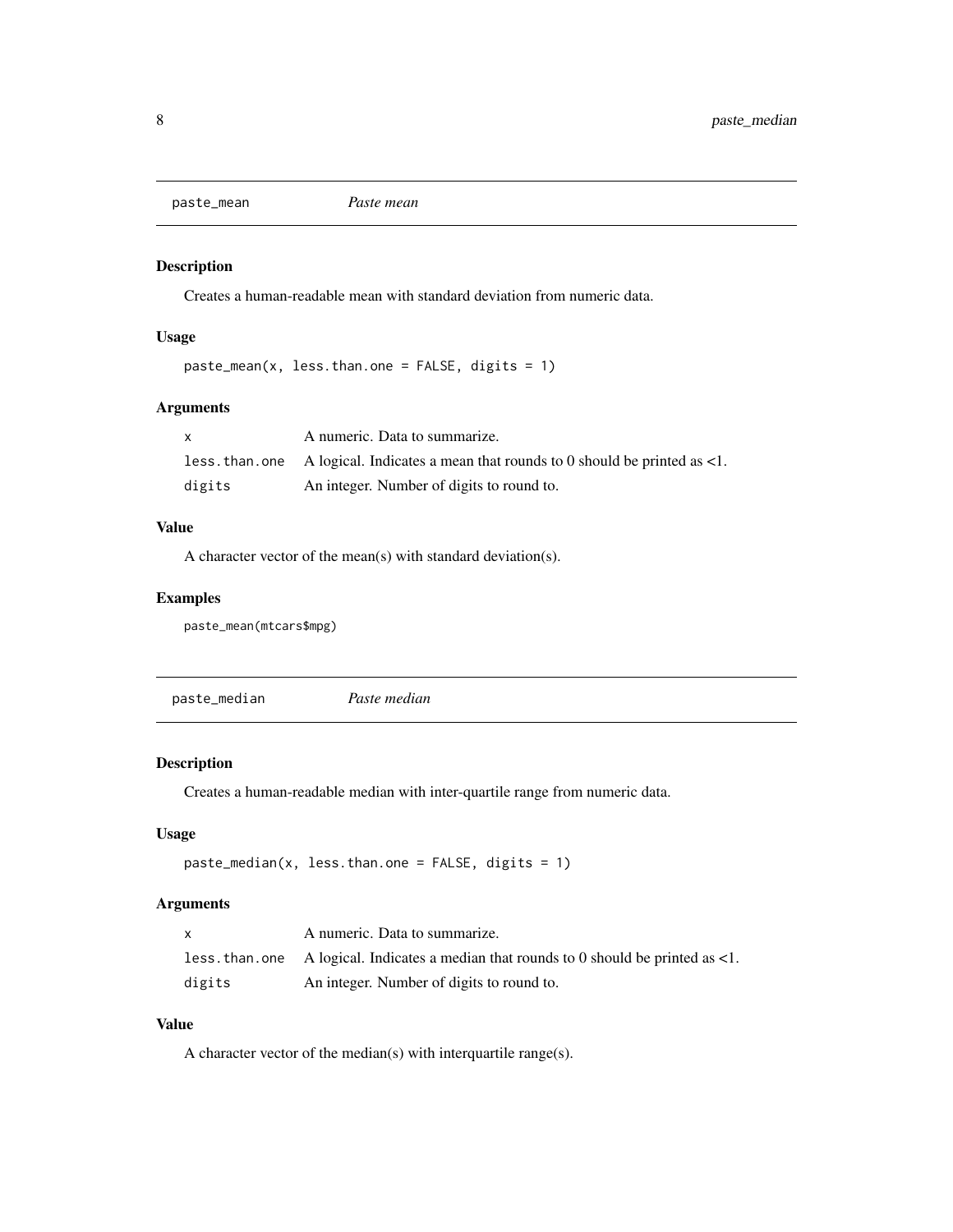#### <span id="page-8-0"></span>test\_hypothesis 9

#### Examples

paste\_median(mtcars\$mpg)

test\_hypothesis *Test the null hypothesis*

#### Description

Produces a p-value from parametric or non-parametric testing of the null hypothesis for stratified data.

#### Usage

test\_hypothesis(x, y, parametric, digits, p.digits)

#### Arguments

| $\mathsf{x}$ | A numeric or factor. Observations.                                                                                    |
|--------------|-----------------------------------------------------------------------------------------------------------------------|
| <b>y</b>     | A factor or logical. Categorical variable to stratify by.                                                             |
| parametric   | A logical. Indicates parametric testing should be used. See note detailing statis-<br>tical tests. Defaults to FALSE. |
| digits       | An integer. Number of digits to round to. Defaults to 1.                                                              |
| p.digits     | An integer. Number of p-value digits to print. Note that p-values are still<br>rounded using 'digits'. Defaults to 4. |

#### Value

A character formatted p-value.

#### Note

Statistical testing used is dependent on type of 'x' data, number of levels in the factor 'y', and whether parametric/non-parametric testing is selected. For continuous 'x' data, parametric testing is Student's t-test (y, 2 lvls) or one-way ANOVA (y, >2 lvls). Non-parametric testing is Wilcoxon Rank Sum/Mann Whitney U (y, 2 lvls) or Kruskal Wallis (y, >2 lvls). For factor or logical 'x' data, "parametric" testing is Chi-squared with (x, 2 lvls) and without (x, >2 lvls) Monte Carlo simulation. Non-parametric testing is the Fisher's exact test with  $(x, 2 \text{ lvis})$  and without  $(x, >2 \text{ lvis})$  Monte Carlo simulation.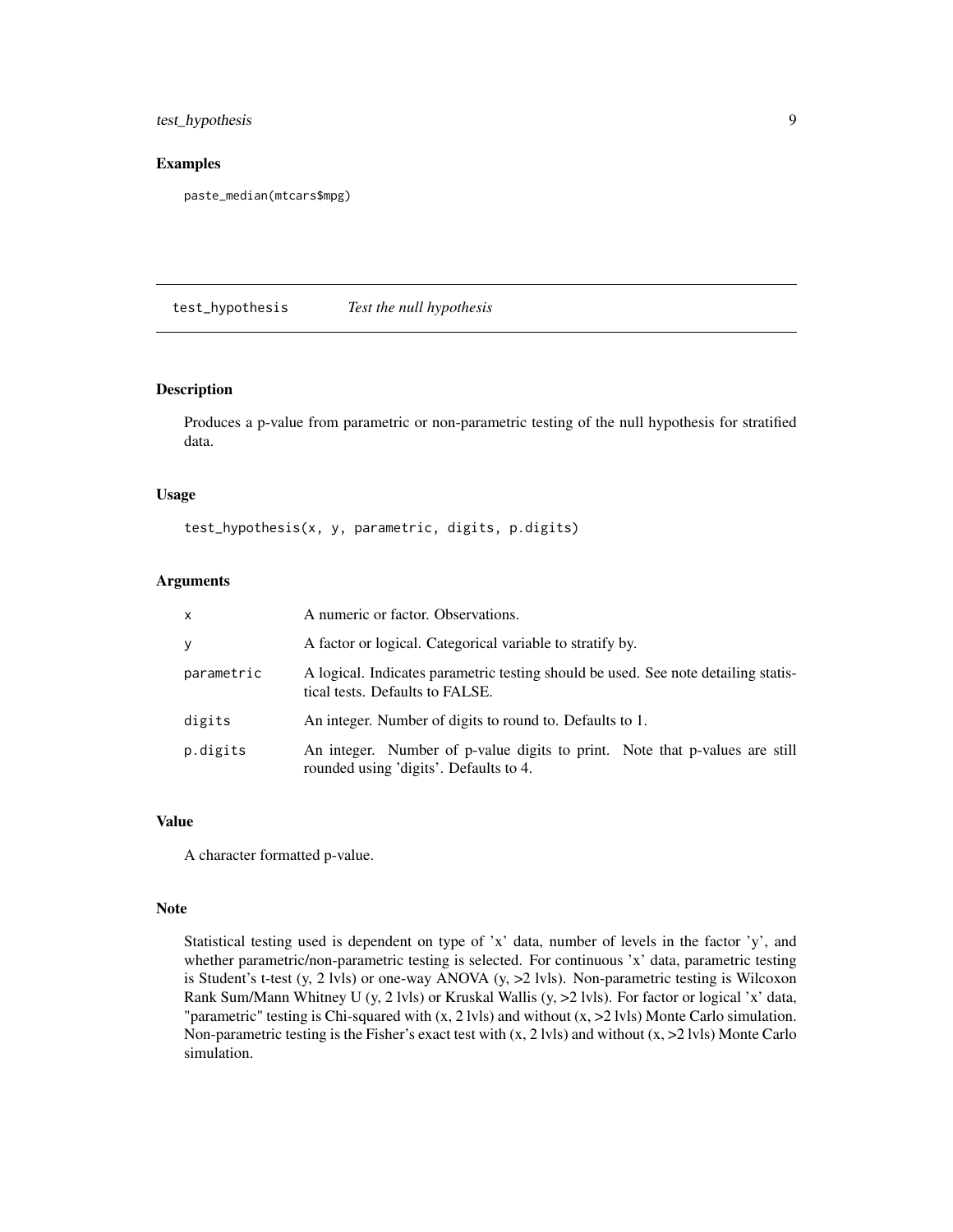### Examples

```
# Numeric data
test_hypothesis(mtcars$mpg, as.factor(mtcars$gear))
# Logical data
test_hypothesis(as.logical(mtcars$vs), as.factor(mtcars$gear))
```

```
# Factor data
test_hypothesis(as.factor(mtcars$carb), as.factor(mtcars$gear))
```